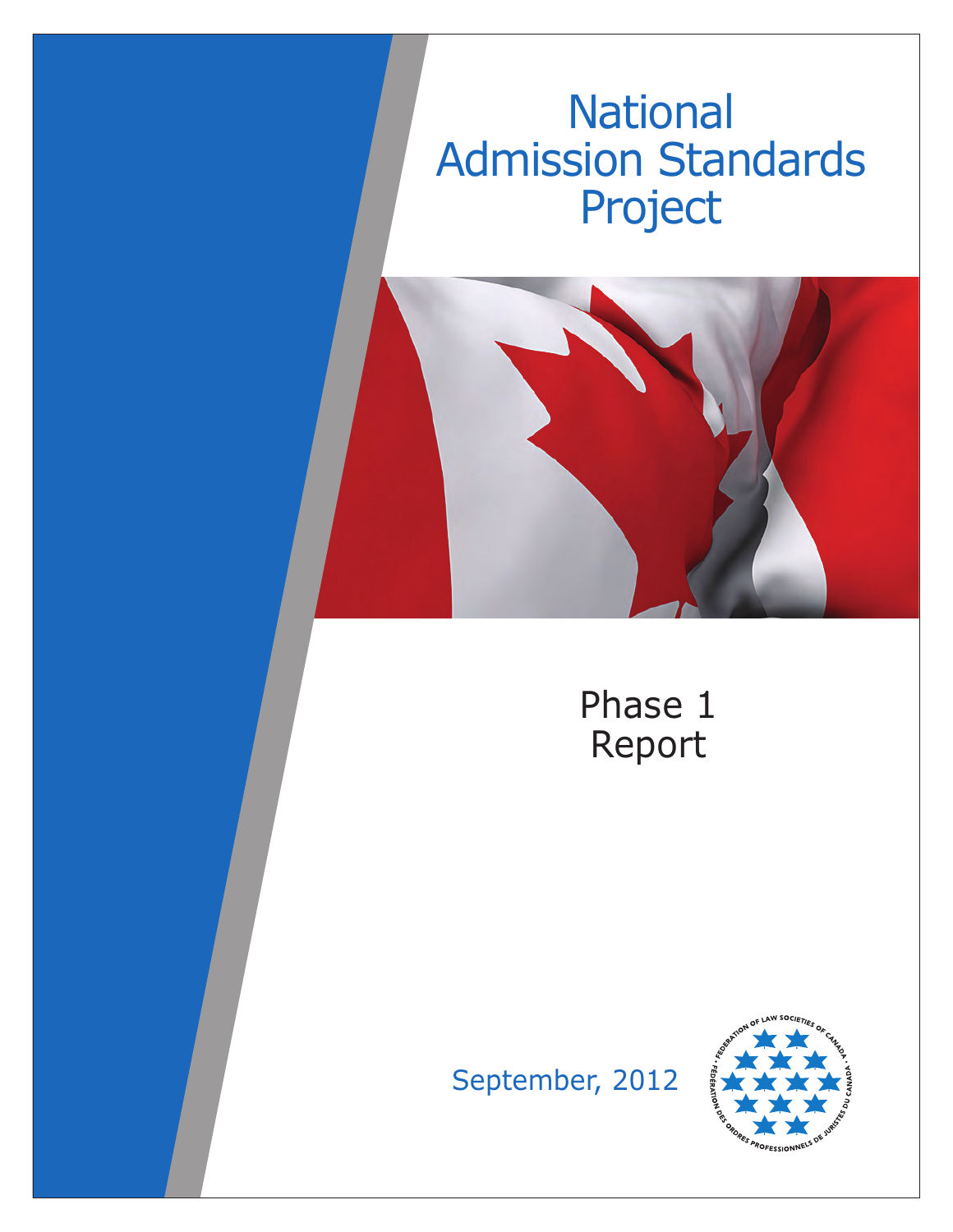## **Background**

1. In October 2009 Council of the Federation approved a plan for a project to develop national standards for admission to the legal profession in Canada. Consistency in admission standards and candidate assessment were identified as key goals of the project.

2. The decision to embark upon a project to develop national standards for admission to the legal profession reflected an important strategic priority identified by Council and law society CEOs and ultimately incorporated into the Federation's strategic plan:

*To develop and implement high, consistent and transparent national standards for Canada's law societies in core areas of their mandates.*

3. Probably the most compelling argument for consistent admission standards flows from the mobility of members of the legal profession in Canada. Since the signing of the National Mobility Agreement ("NMA") almost a decade ago, lawyers in Canada have been able to move with relative ease between jurisdictions. The Territorial Mobility Agreement and the Quebec Mobility Agreement ("QMA") brought the three northern jurisdictions and Quebec into the mobility regime. The recent addendum to the QMA extended mobility rights to Quebec notaries. Amendments to the labour mobility provisions of the Federal-Provincial-Territorial Agreement on Internal Trade ("*AIT*") have fundamentally altered the mobility landscape by rendering mutual recognition of professional licences mandatory.

4. Through the law societies' own rules and the recent legislative amendments to give effect to the changes to the *AIT*, admission to one law society effectively guarantees admission to all others (albeit on a restricted basis for members of the profession moving to or from Quebec). Although one of the underlying premises of the NMA was that the standards for admission in all Canadian jurisdictions were reasonably comparable, the reality is that there are some significant differences both in the standards and processes employed by each law society. The mobility of members of the profession between jurisdictions not only makes such differences difficult to justify, it makes them undesirable. In deciding to undertake the development of national admission standards Council recognized that common standards would provide each jurisdiction with the assurance that all legal professionals practising in their jurisdiction have met the same standards of competence regardless of where they are first licensed.

5. The implementation of fair access to regulated professions legislation in Manitoba, Ontario and Nova Scotia presented another reason for standardizing the criteria used to assess candidates for admission to the bar. Council recognized that with admissions standards and processes under scrutiny in these jurisdictions the existence of significant differences would be difficult to justify.

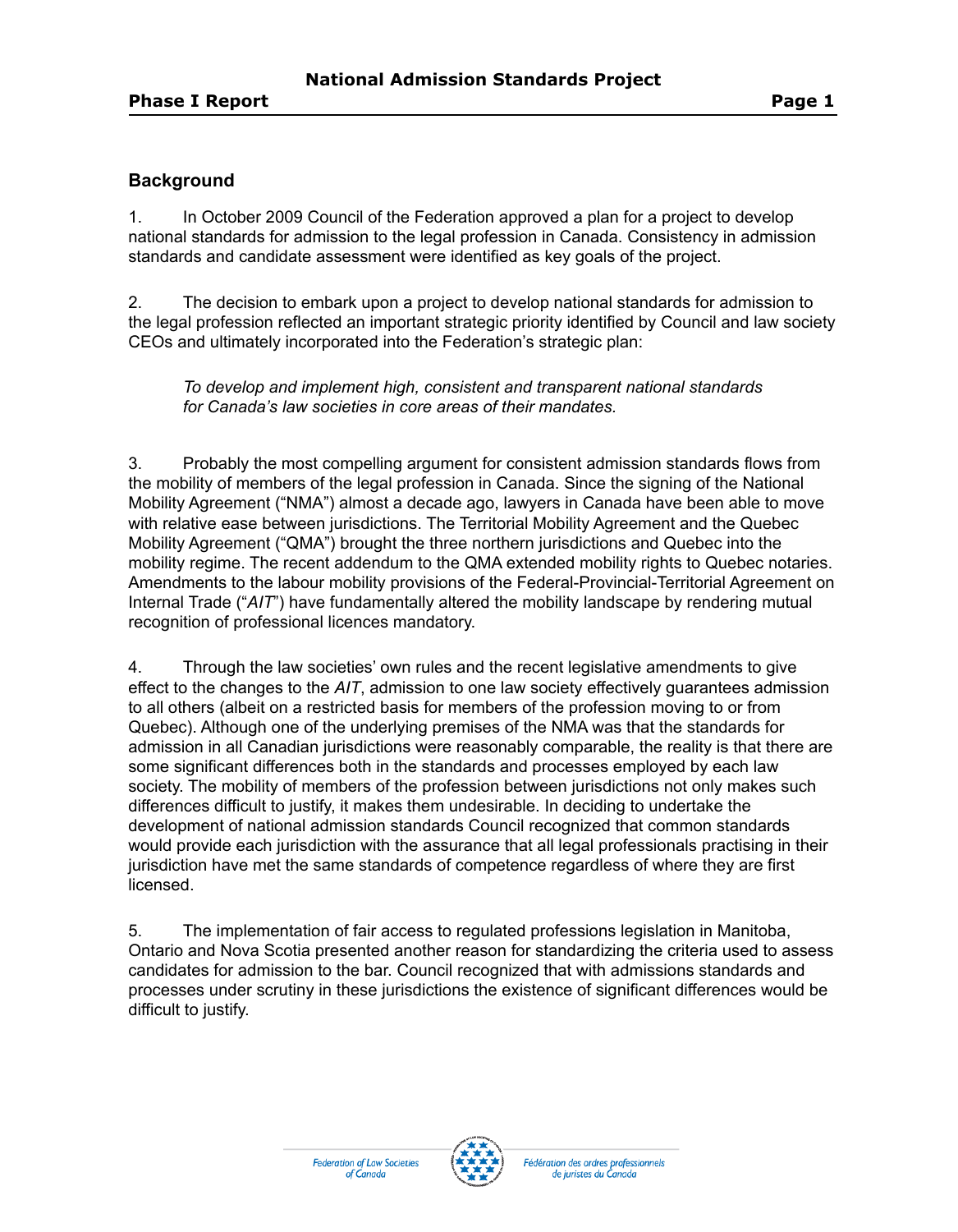6. The project plan approved by Council recognized that consistency in admission standards should start with agreement on the criteria that applicants must meet. To that end two goals were identified for the first phase of the project: the drafting of a profile of the competencies ("Competency Profile") required upon entry to the profession and the drafting of a standard for ensuring that applicants meet the requirement to be of good character ("National Fitness and Suitability Standard"). As described later in this report, we anticipate that additional admission standards addressing training and assessment will be developed as these first standards are implemented.

7. The engagement of law society staff and volunteer leaders was identified as vital from the outset of the project. A great deal of expertise in the design and implementation of admissions policies and programs resides in the law societies; the project was designed to take advantage of this resource and to ensure the involvement of representatives from across the country. The project is overseen by a Steering Committee comprised of law society CEOs and volunteers – Don Thompson, Chair ( Law Society of Alberta ("LSA")), Tim McGee ( Law Society of British Columbia ("LSBC")), Alan Treleaven (LSBC), Michael Milani ( Law Society of Saskatchewan ("LSS")), Allan Fineblit ( Law Society of Manitoba ("LSM")), Robert Lapper (Law Society of Upper Canada ("LSUC")), Laurie Pawlitza (LSUC) (replacing Tom Conway), Lise Tremblay (Barreau du Québec ("Barreau")), Darrel Pink (Nova Scotia Barristers Society ("NSBS")), and Jonathan Herman, Federation CEO. President John Hunter has also been participating in the Steering Committee. Federation Senior Director Regulatory and Public Affairs, Frederica Wilson, is the project manager and additional support is provided by Daphne Keevil Harrold, Federation Policy Counsel.

8. Senior admissions staff members from five law societies – Lynn Burns (LSBC), Brenda Silver (LSM), Diana Miles (LSUC), Lise Tremblay (Barreau) and Frank O'Brien (Law Society of Newfoundland and Labrador ("LSNL")) - have played an important role in the project as members of the Technical Advisory Committee ("TAC"), providing invaluable input and practical guidance in the development of the Competency Profile. The TAC has also acted in an advisory capacity to the project Steering Committee. The law societies also participated actively in identifying and recruiting practitioners to work on the drafting of the profile as members of the Competency Development Task Force ("CDTF") and to act as independent reviewers of an initial draft.

9. Both credentialing and policy staff from several jurisdictions have also been involved in the work on the good character standard – Michael Lucas and Lesley Small (LSBC), Michael Penny and Angela Gallo-Dewar (LSA), Richard Porcher (LSM), Sophia Sperdakos and Naomi Bussin (LSUC) and Jackie Mullenger (NSBS).

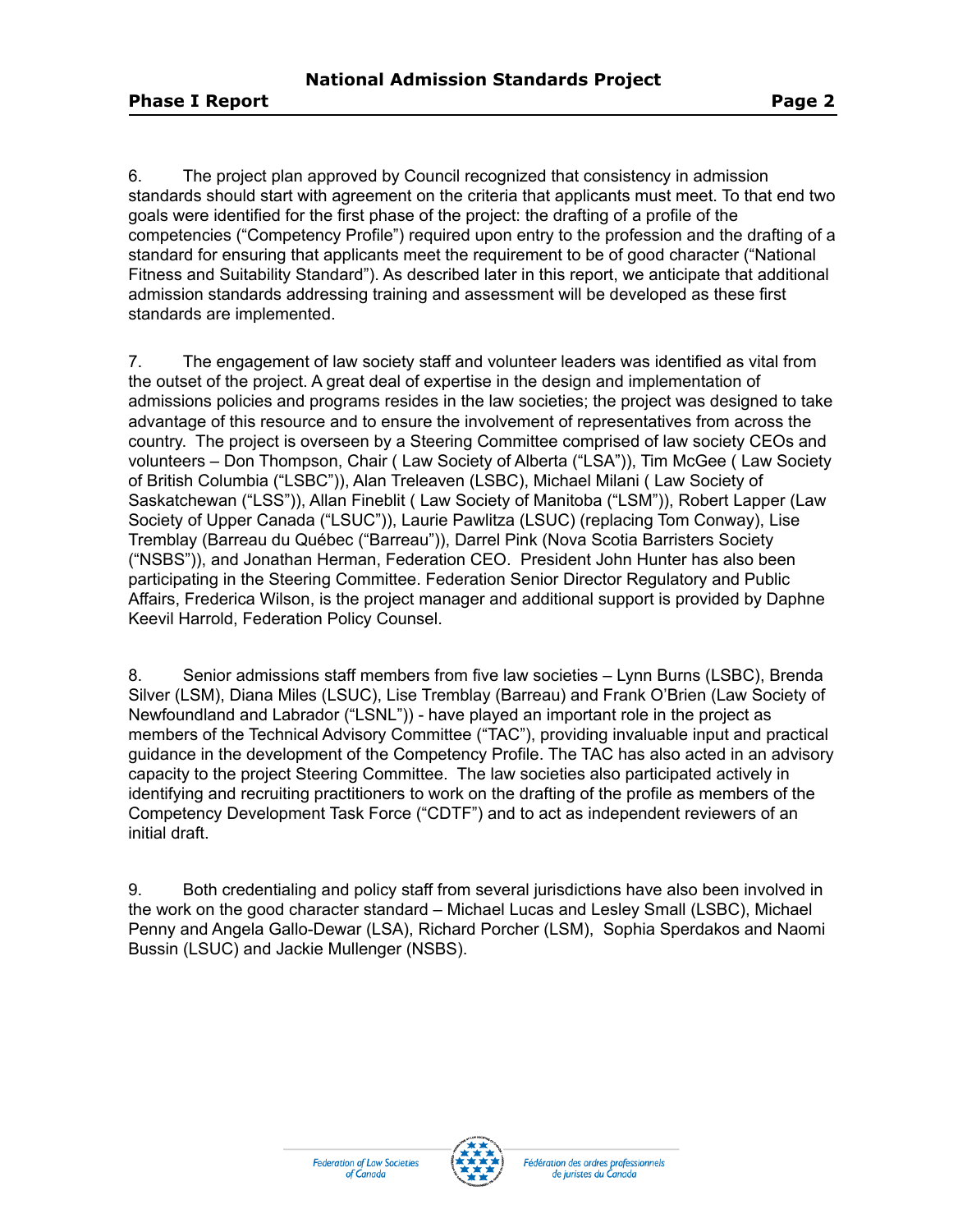## **Competency Profile**

10. The identification of the essential competencies required upon entry to the legal profession is an important element in admission standards that are both fair and transparent. To assist in the drafting of the profile and in particular to ensure that the Competency Profile was developed in accordance with best practices we engaged Professional Examination Service ("PES"), a non-profit organization dedicated to excellence in credentialing. A profile of PES is attached as Appendix "A" to this report. Two consultants from PES have guided the work on the Competency Profile throughout this phase of the project.

11. Competency profiles setting out what applicants must know and be able to do already exist in Ontario, Quebec, the four western provinces and Nova Scotia. With the assistance of our consultants, members of the TAC worked with these existing profiles to create an outline of the competencies profile. This outline provided the basic structure of the profile, organizing the competencies into substantive knowledge, skills and tasks categories.

12. Working with the outline and structure provided by the TAC, the members of the CDTF, 11 practitioners in their first 10-years of practise from every region in the country, then fleshed out the profile. In the course of a two-day meeting in Ottawa, the CDTF drafted a profile intended to reflect the tasks actually performed and the knowledge and skills actually required of general practitioners at the time of admission to the profession. Thirty practitioners identified and recruited with the assistance of the law societies, reviewed and provided comments on the draft, which was then revised by the members of the CDTF during another in-person meeting.

13. As the Competency Profile is intended to be truly national in scope, applicable to both common law and civil law applicants, the draft profile was next reviewed by a small working group of representatives of the Barreau du Québec and the Chambre des notaires du Québec to ensure that it was reflective of the nature of legal practice in Quebec.

14. Consistent with accepted practices in developing such profiles, the revised draft profile was then validated through a survey of entry-level lawyers and Quebec notaries designed by PES with advice and input from the TAC. Almost 7,000 members of the profession called to the bar within the past 5 years were invited to participate in the survey. Respondents were asked to rate each individual competency on two scales: how frequently they performed or used the competency; and, the severity of consequences if an entry-level practitioner in their practice setting did not possess or was unable to perform the competency. Respondents also provided information on their practice areas and settings (private practice, public sector, solo practitioner, urban, rural, suburban etc.) and year of call to the bar. Of those invited to take the survey, 1187, or 17.2% did so, a rate consistent with return rates for other surveys of the profession. PES has advised that the rate is sufficient to provide statistically reliable data.

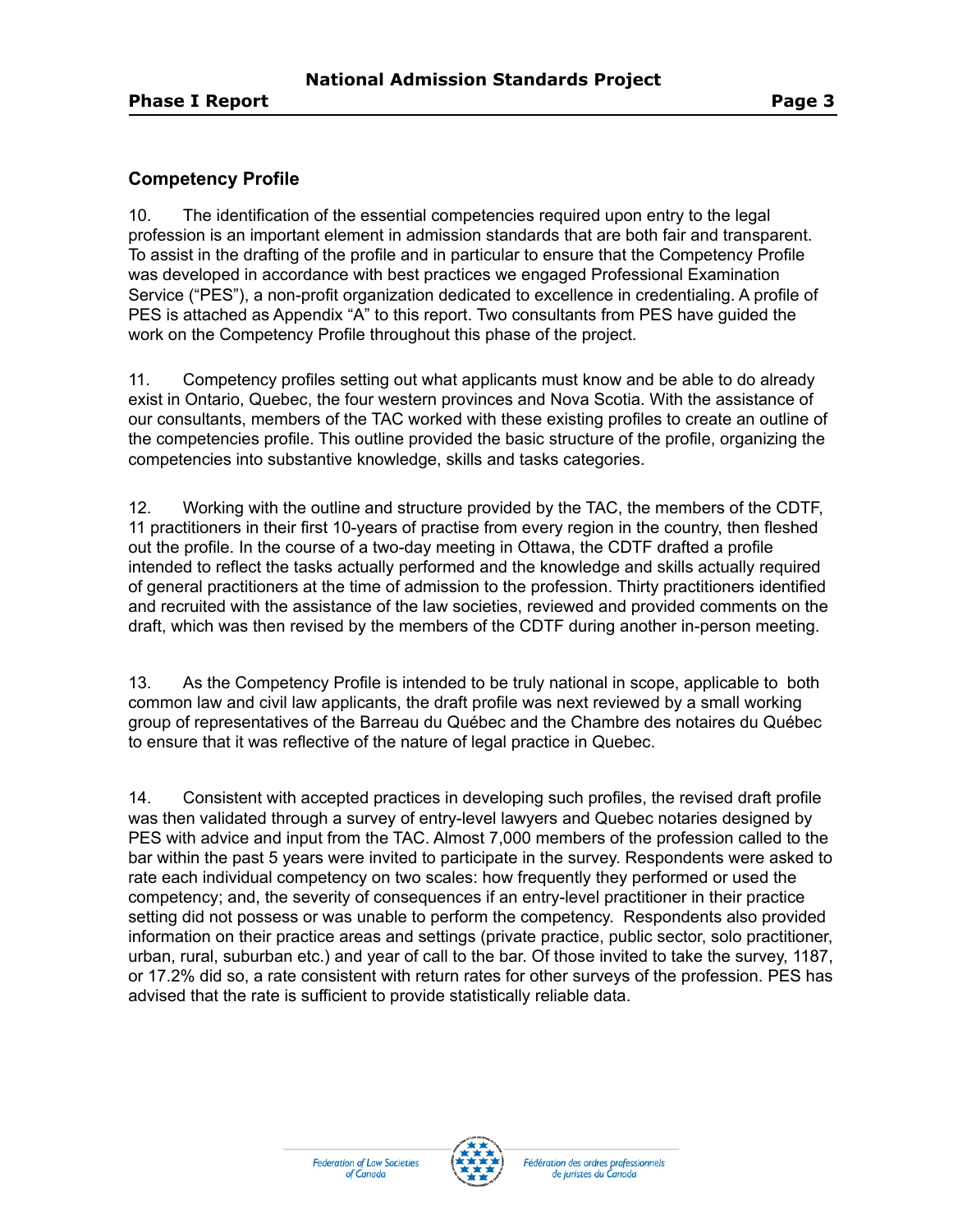15. The task of reviewing the survey results to determine whether the individual competencies had been validated fell initially to the members of the TAC. To facilitate this review, PES broke the data down by jurisdiction, practice setting, location, and year of call. Determining whether an individual competency was validated involved analyzing the data to assess whether the competency was used or performed with sufficient frequency (once a month or less on average) in a sufficient number of jurisdictions and practice settings, and whether the respondents in a sufficient number of jurisdictions and practice settings deemed the consequences of failing to have or be able to perform the competency to be at least minimally serious.

16. The members of the TAC recommended that all competencies definitively validated using these criteria be included in the Competency Profile and that all of those clearly not validated be deleted. Applying the frequency and severity criteria a number of competencies were of indeterminate status, that is they met the threshold for severity of consequences, but not for frequency. Members of the TAC, under the guidance of our consultants, applied their judgment and subject-matter expertise to the empirical data to make recommendations to the Steering Committee on the inclusion or exclusion of each questionable competency. These recommendations and the supporting data were subsequently reviewed by the members of the Steering Committee. The final Competency Profile is attached as Appendix "B". A summary of the survey data is attached as Appendix "C".

17. The final Competency Profile is largely consistent with those profiles currently in use in various jurisdictions. It is divided into three sections: knowledge, skills and tasks. As with existing profiles, the majority of the competencies in the proposed profile relate to skills and the performance of specific tasks. The section on knowledge includes competencies related to the Canadian legal system, Canadian substantive law, procedural knowledge and knowledge of ethics, professionalism and professional responsibility. The profile does contain some substantive knowledge competencies not included in the national requirements for Canadian common law degree programs: the law of evidence, family law and the law of wills and estates all met the frequency and severity of consequences thresholds and so have been included in the profile. In considering the implementation of the profile one issue that will have to be addressed is where in the process leading to admission – law school, practical training, bar admission programs – each of the competencies would be acquired. In that process particular regard will have to be paid to the knowledge competencies not now included in the common law degree requirements. This may involve discussion with all of the relevant stakeholders, including representatives of the law schools.

18. A number of tasks included in the draft profile were not validated through the survey and the members of the TAC recommended they be deleted. In most cases these tasks were not validated in any jurisdiction. There were, however, a number of tasks that were validated by the Quebec notaries who responded to the survey, but were not otherwise validated. The tasks, which include such things as conducting a basic real estate transaction, drafting a basic will and drafting a power of attorney, are at the core of notarial practice in Quebec. The unique nature of notarial practice explains this disparity in the validation data. Given their importance to notarial practice in Quebec, all of these tasks have been left in the profile, but only for those candidates seeking admission to the Chambre des notaires.

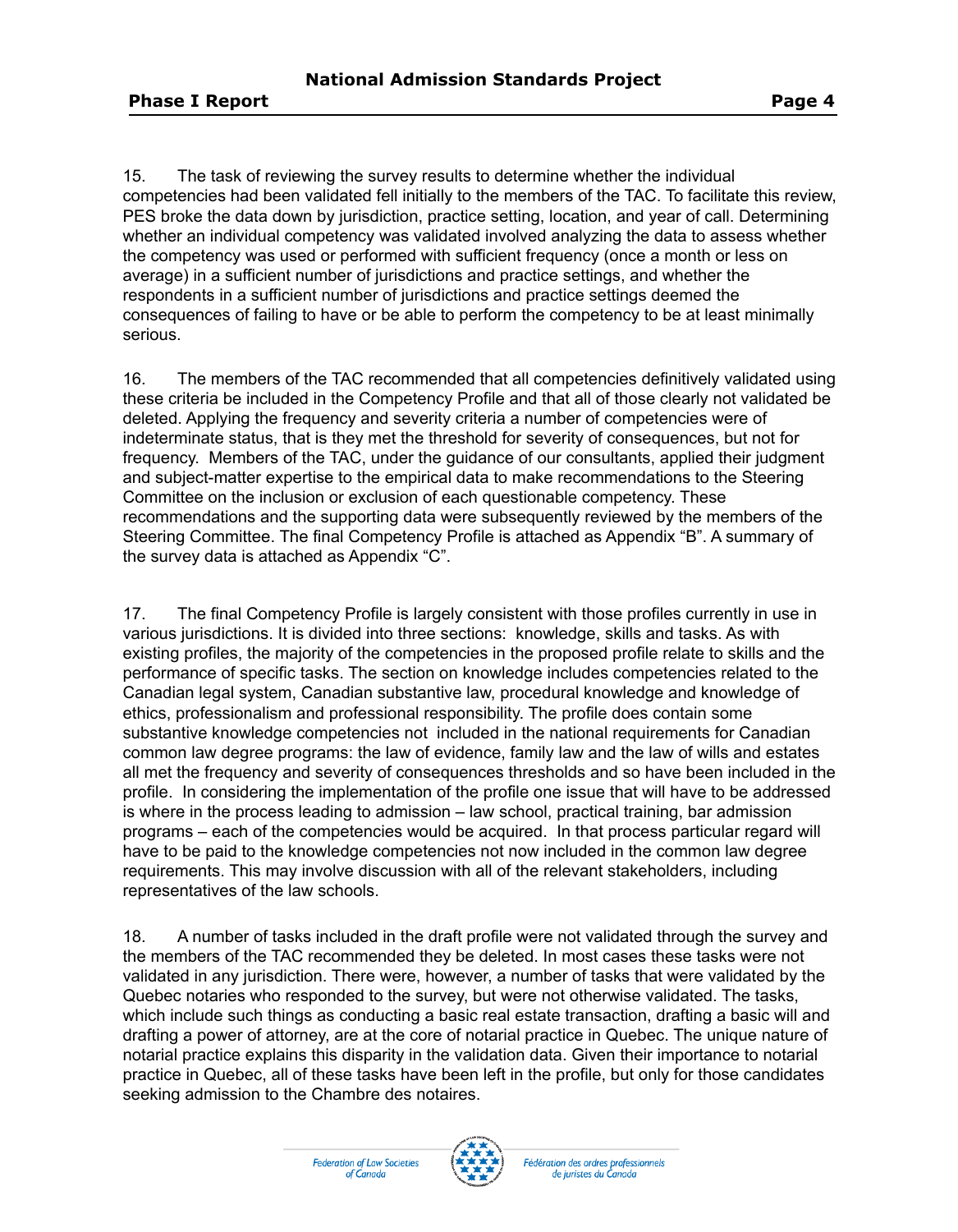19. The Steering Committee recommends that the Competency Profile attached as Appendix "B" be approved by Council as a national admission standard to be submitted to member law societies for their approval on the understanding that the approval is subject to the development and adoption of a plan for implementation. The process for considering implementation of the standard is discussed below.

## **Good Character Standard**

20. Applicants for admission to the profession across Canada are required to be of "good character", yet there is no agreed upon statement of exactly what an applicant must demonstrate to meet the requirement. Critics have argued that the standard is vague, difficult to define and apply, and creates uncertainty for applicants as a result. The drafting of a common good character standard is intended to remedy this by ensuring that the required elements of good character are clearly articulated and defensible.

21. A group of law society policy and credentialing counsel has been working to articulate the rationale for and the elements of the standard. The Working Group has also been asked to address the issue of fitness. Recognizing the importance of not confusing the two concepts (i.e. issues of medical fitness have nothing to do with an applicant's character) the Working Group has concentrated first on good character. It anticipates beginning work on fitness in the fall.

22. Attached to this report as Appendix "D" is a draft framework for a *National Fitness and Suitability to Practise Standard* ("Draft Framework"). The use of "suitability" instead of "good character" reflects the concern over the ability to accurately define "character." The Working Group is recommending that regulators move away from the notion of "character", articulating in its place specific attributes, such as honesty, integrity and candour that members of the profession must possess and which together speak to the candidate's suitability to practise law.

23. The Draft Framework opens with a statement of the principles that are relevant to assessing whether an applicant is suitable for the practice of law. The common mandate of the regulators to take reasonable measures to protect the public, set high ethical standards, and maintain public confidence in the profession are cited together with the essential expectations that the public has that members of the profession will act with honesty and integrity.

24. The over-arching principles are followed by a discussion of the factors relevant to an assessment of suitability. The Draft Framework identifies four key factors – respect for the rule of law and the administration of justice, honesty, governability and financial responsibility. The rationale for each is discussed and general guidance on the application of the factors is also included. The Draft Framework concludes with a discussion of the tools that can be used to gather information on suitability and guidance for investigations and hearings. A proposed standard questionnaire for use as an initial screening tool is attached to the Draft Framework as Appendix "1".

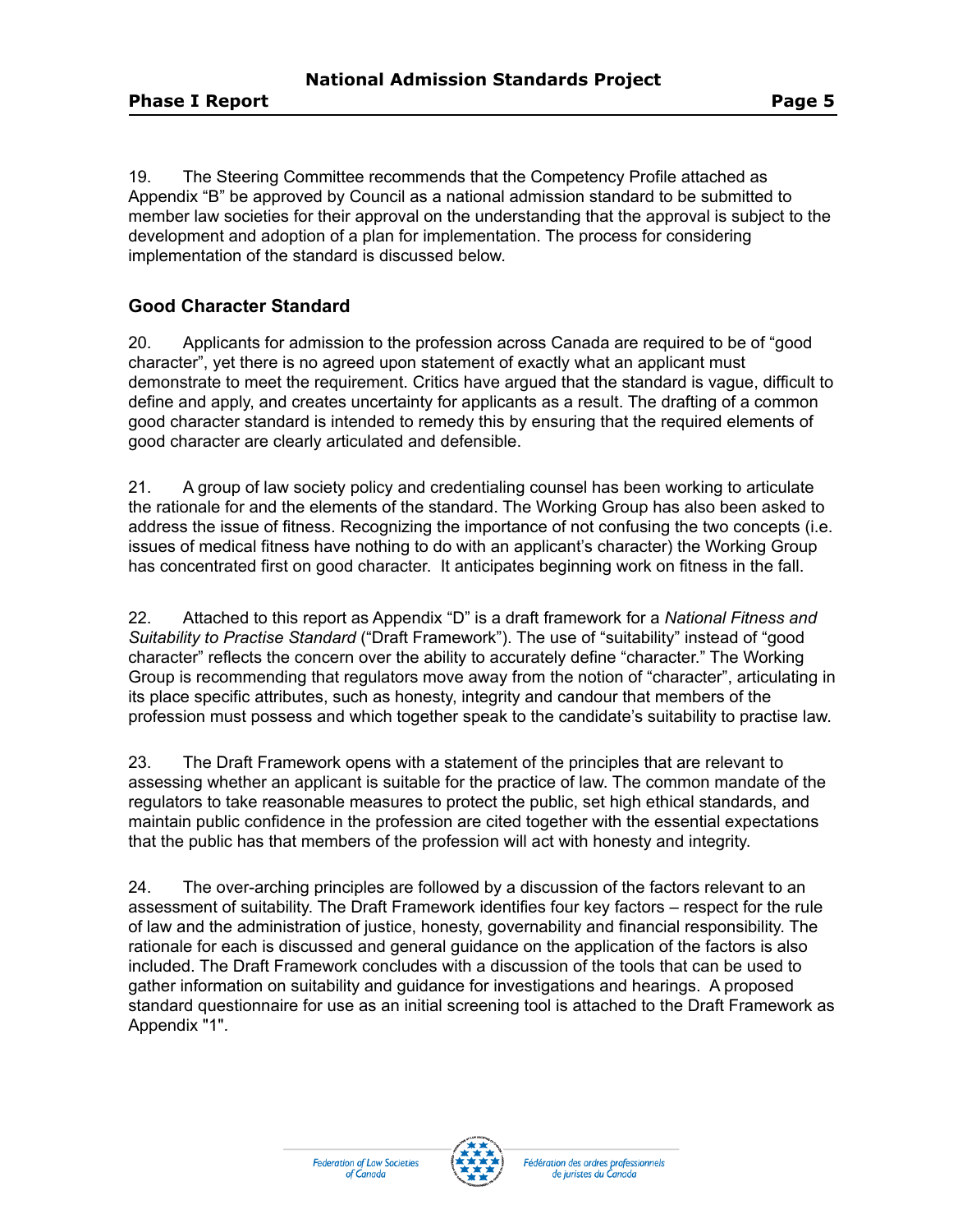25. The Draft Framework is still a work in progress. In addition to addressing issues of fitness to practise, members of the working group have identified a need to add guidance on investigations and hearings. The Working Group has begun this work and expects to complete the draft in the late fall. The Draft Framework is being presented at this time for your information and will be circulated for consultation once it is complete.

## **Implementation of National Admission Standards**

26. One of the primary motivations for Council's decision to undertake a project to develop national admission standards was the desire for consistency in admissions policies and procedures.

27. The project plan approved by Council contained the following statement of the goal of the project:

> To develop consistent, defensible standards for admission to the legal profession and to ensure every applicant admitted to the bar meets these standards.

28. The mobility of members of the profession, particularly with the introduction of mandatory mutual recognition of credentials under the AIT, argues for a high degree of consistency in the standards applicants must meet for admission. Only by having consistent standards can each law society be assured that all members of the profession practising or licensed in their jurisdiction have demonstrated the same basic competence and suitability.

29. Approval of the national Competency Profile and a national fitness and suitability standard will be the first steps in achieving consistency. How the standards will be implemented, including the critical questions of what teaching and training will be provided and how candidates will be assessed to ensure they meet the standards, remain to be considered. This is the work of Phase II of the project.

30. Implementation of national admission standards may take many forms. Training may be developed and administered locally, nationally or through a combination of the two. Assessment may take the form of national, regional or local examinations or skills assessments, or some combination. The goal of consistency is unlikely to be met unless we agree to common assessment mechanisms, but the implementation of a common assessment mechanism may make possible the use of different teaching and training methods in different jurisdictions while achieving consistency in the outcome.

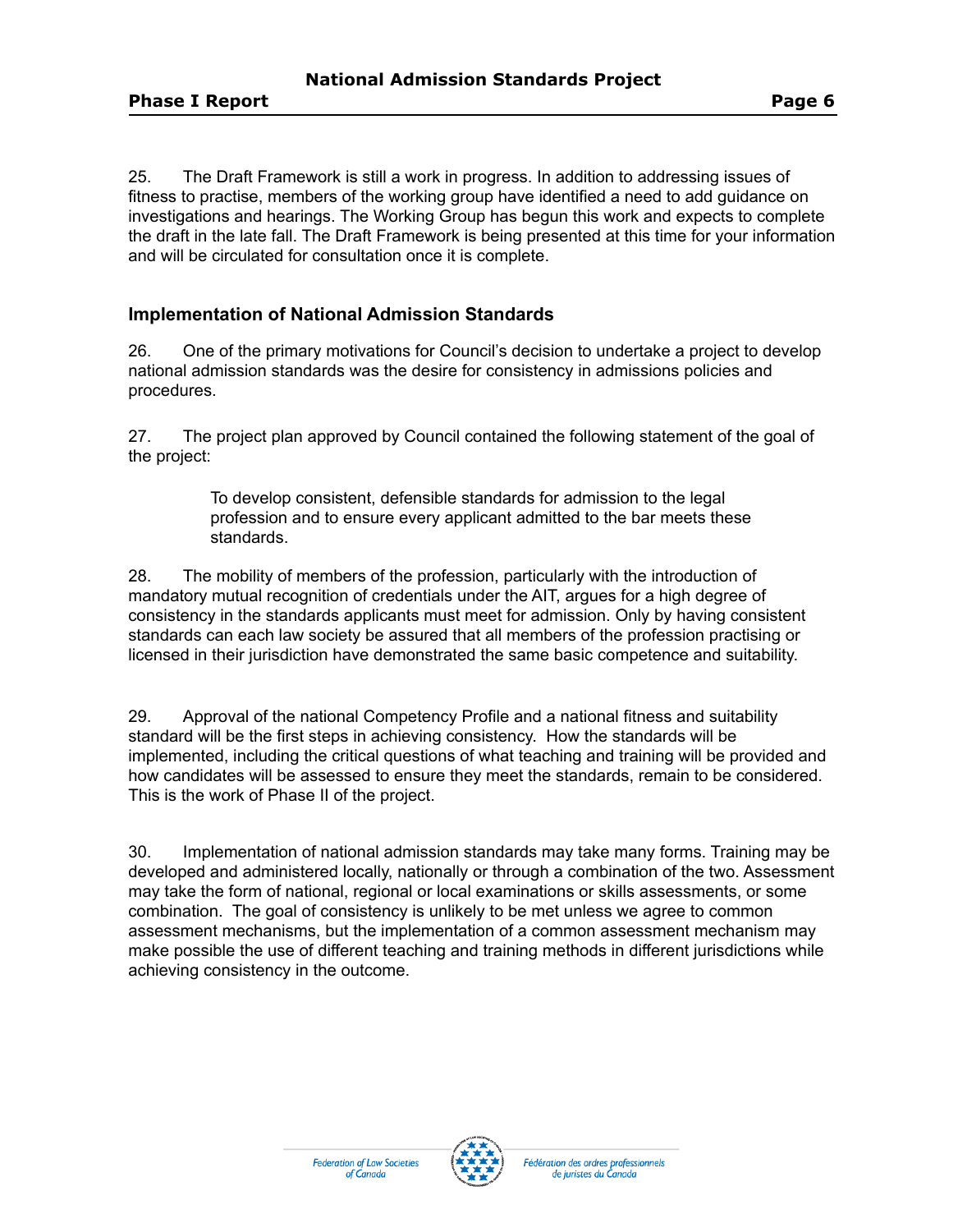31. The existing admission processes in Canadian law societies share a number of essential features: all require that applicants have a law degree (a civil law degree in Quebec and a common law degree in the rest of the country); all require that applicants complete an articling or similar requirement; and all require applicants to successfully complete some form of assessment. But there are also many differences, perhaps the most significant of which relate to how and on what applicants are assessed; some law societies assess both skills and knowledge of substantive and procedural law, some test knowledge only, some use practical assessments, others rely exclusively on exams.

32. The Steering Committee recognizes that adoption of the Competency Profile as a national standard and consideration of the draft fitness and suitability standard will trigger many questions about implementation and the impact on the admission practices and processes of individual law societies. Before any recommendation on options for implementation can be made, the implications, advantages and disadvantages of each need to be fully explored and understood. Balancing this need for thoroughness is a recognition that a number of jurisdictions are under pressure to change their admissions programs, and we thus need to move quickly.

33. The Steering Committee recommends the following process for completion of the National Fitness and Suitability Standard and development of recommendations for the implementation of national admission standards:

- (a) The Steering Committee be requested to complete the drafting of the National Fitness and Suitability Standard and be mandated to consult on the draft with the law societies with a goal to submitting the standard to Council for approval by June 2013;
- (b) The Steering Committee be mandated to identify and explore the options for implementation of national admission standards, including options for teaching and training, and for mechanisms to ensure that all candidates meet the national standards, taking into account the implications of each option for law societies and future candidates and its likelihood to achieve a high degree of consistency in admissions;
- (c) The Steering Committee be mandated to consult with leaders and senior law society staff as well as such other stakeholders as it sees fit on possible options for implementation;
- (d) The Steering Committee be mandated to make a recommendation to Council on implementation of the national admission standards that includes a method for assessing compliance with the standards and addresses issues related to teaching and training of candidates;



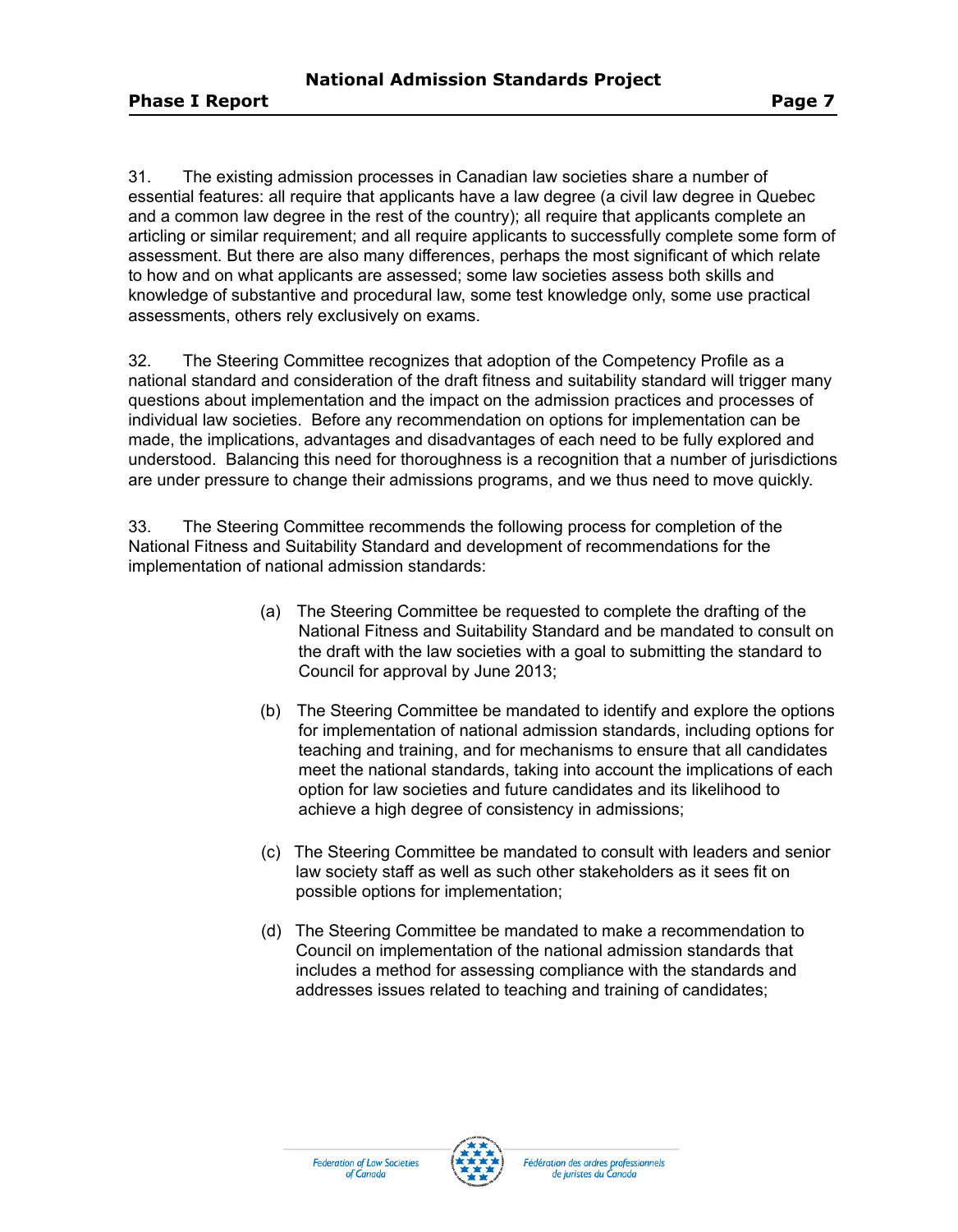- (e) The Steering Committee be requested to include with its recommendation a detailed roadmap of the process for implementation, a plan to manage the transition to national standards, and identification of the resources (both national and local) that will be necessary to manage the implementation process;
- (f) The membership on the Steering Committee be maintained with the addition of two new members, at least one of whom is a member of Council;
- (g) The Steering Committee be requested to provide Council with an anticipated timeline for its work and to provide regular progress reports to Council and law societies, the first being provided no later than the March 2013 meeting of Council.

## **Stakeholder Engagement**

34. Changes to standards for admission to the legal profession have the potential to have an impact on many different stakeholders. Law society leaders and staff, law deans and other members of the legal academy, law students, members of the profession and the public can all be expected to have an interest in the work of the National Admission Standards Project. The Steering Committee recognizes the importance of consulting with and keeping interested stakeholders informed.

35. As noted above, the law societies have been actively engaged since the outset of the project and this will continue in Phase II. In addition to the active involvement of many law society staff and other representatives, we have endeavoured to ensure that leaders and staff of the law societies have been kept informed about the content and progress of the project through letters from President John Hunter and, more recently, teleconferences with senior admissions staff and chairs of admissions and credentialing committees. These information sessions will continue throughout the project.

36. The development of the National Fitness and Suitability to Practise Standard (described above) will involve consultation with each law society, and it is likely that the views of other key stakeholders will also be sought. Consultation will also be an essential element in the identification and ultimate recommendation of options for implementation of the national standards. In addition, as work on implementation moves forward ensuring that the broader group of stakeholders is kept aware of the goals and progress of the project will be important.